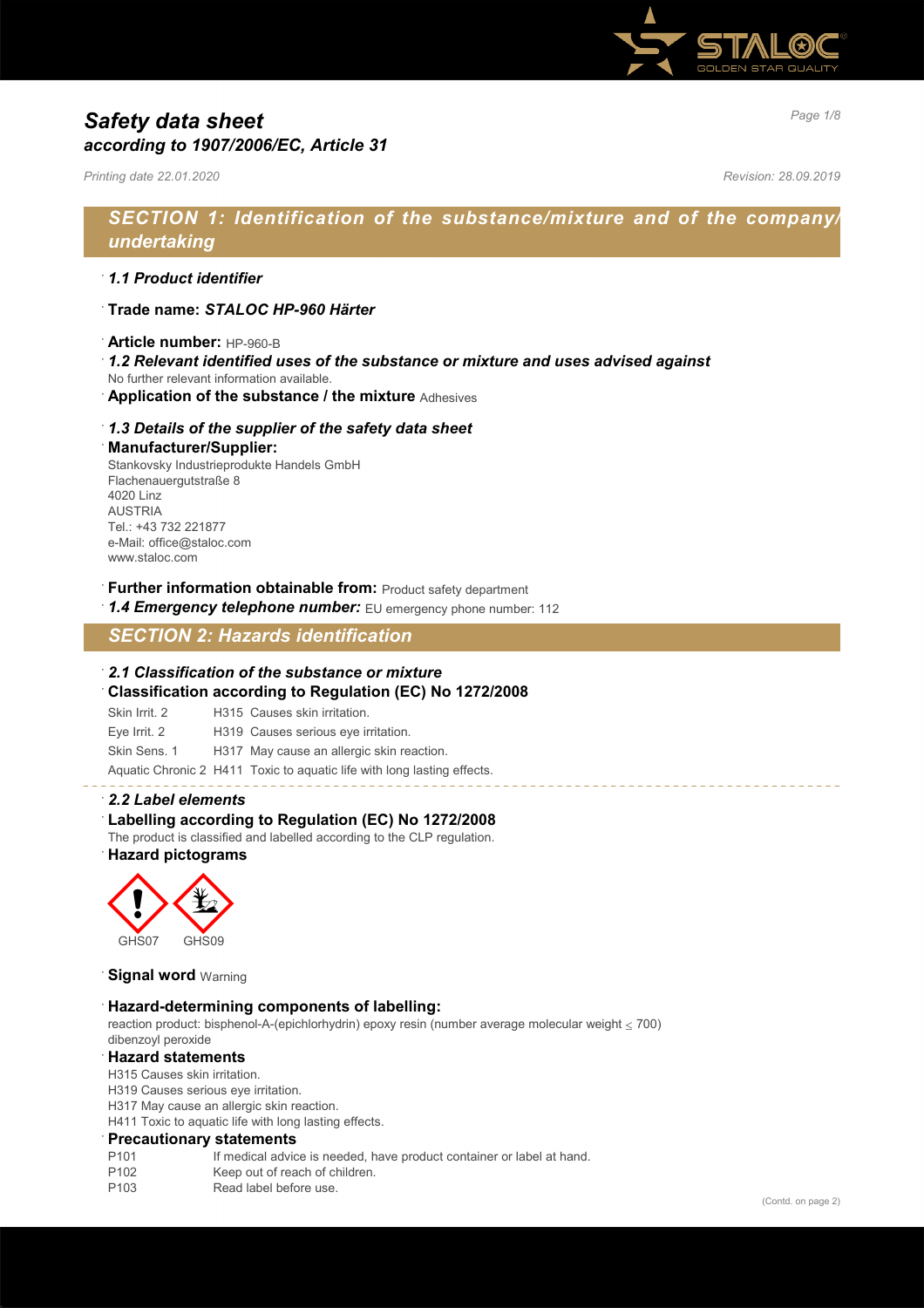

# *Page 2/8 Safety data sheet according to 1907/2006/EC, Article 31*

*Printing date 22.01.2020 Revision: 28.09.2019*

### *Trade name: STALOC HP-960 Härter*

(Contd. of page 1)

| P <sub>261</sub>  | Avoid breathing dust/fume/gas/mist/vapours/spray.                                                                             |  |
|-------------------|-------------------------------------------------------------------------------------------------------------------------------|--|
| P273              | Avoid release to the environment.                                                                                             |  |
| P <sub>280</sub>  | Wear protective gloves / eye protection / face protection.                                                                    |  |
|                   | P305+P351+P338 IF IN EYES: Rinse cautiously with water for several minutes. Remove contact lenses, if present and easy to do. |  |
|                   | Continue rinsing.                                                                                                             |  |
| P333+P313         | If skin irritation or rash occurs: Get medical advice/attention.                                                              |  |
| P <sub>501</sub>  | Dispose of contents/container in accordance with local/regional/national/international regulations.                           |  |
| 2.3 Other hazards |                                                                                                                               |  |

### · **Results of PBT and vPvB assessment**

- **PBT:** Not applicable.
- · **vPvB:** Not applicable.

### *SECTION 3: Composition/information on ingredients*

### · *3.2 Chemical characterisation: Mixtures*

**Description:** Mixture of substances listed below with nonhazardous additions.

### · **Dangerous components:**

| reaction product: bisphenol-A-(epichlorhydrin) epoxy resin (number average molecular<br>CAS: 25068-38-6                                                 | 25%           |
|---------------------------------------------------------------------------------------------------------------------------------------------------------|---------------|
| weight $<$ 700)<br>NLP: 500-033-5                                                                                                                       |               |
| Index number: 603-074-00-8 $\bigotimes$ Aquatic Chronic 2, H411; $\bigotimes$ Skin Irrit. 2, H315; Eye Irrit. 2, H319; Skin Sens. 1, H317 Sens. 1, H317 |               |
|                                                                                                                                                         |               |
| Skin Irrit. 2; H315: C ≥ 5 %                                                                                                                            |               |
| dibenzoyl peroxide<br>CAS: 94-36-0                                                                                                                      | $>10 - 25%$   |
| EINECS: 202-327-6<br>◆ Trg. Perox. B, H241, → Aquatic Acute 1, H400, → Eye Irrit. 2, H319, Skin Sens.                                                   |               |
| Index number: 617-008-00-0 1. H317                                                                                                                      |               |
| [3-(2,3-epoxypropoxy)propyl]trimethoxysilane<br>CAS: 2530-83-8                                                                                          | $>2.5 - 10\%$ |
| Acute Tox. 4, H312; Skin Irrit. 2, H315; Eye Irrit. 2, H319<br>EINECS: 219-784-2                                                                        |               |

· **Additional information:** For the wording of the listed hazard phrases refer to section 16.

### *SECTION 4: First aid measures*

### · *4.1 Description of first aid measures*

General information: Immediately remove any clothing soiled by the product.

· **After inhalation:**

Supply fresh air and to be sure call for a doctor.

- In case of unconsciousness place patient stably in side position for transportation.
- After skin contact: Immediately wash with water and soap and rinse thoroughly.
- After eye contact: Rinse opened eye for several minutes under running water. If symptoms persist, consult a doctor.
- After swallowing: If symptoms persist consult doctor.
- 4.2 Most important symptoms and effects, both acute and delayed No further relevant information available. · *4.3 Indication of any immediate medical attention and special treatment needed*

No further relevant information available.

## *SECTION 5: Firefighting measures*

- · *5.1 Extinguishing media*
- · **Suitable extinguishing agents:** Use fire extinguishing methods suitable to surrounding conditions.
- 5.2 Special hazards arising from the substance or mixture No further relevant information available.
- · *5.3 Advice for firefighters*

**Protective equipment:** No special measures required.

*SECTION 6: Accidental release measures*

· *6.1 Personal precautions, protective equipment and emergency procedures* Not required.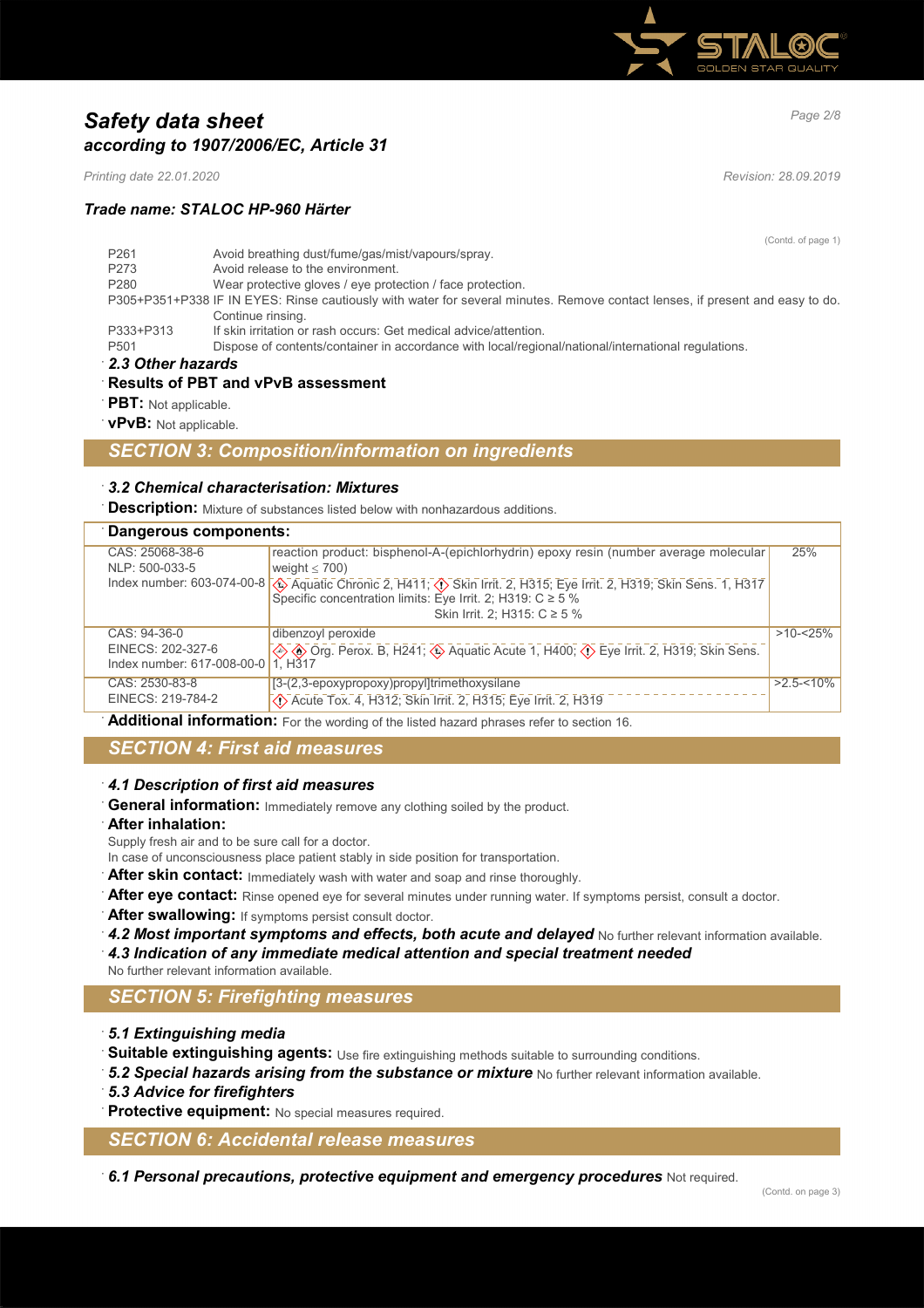

# *Page 3/8 Safety data sheet according to 1907/2006/EC, Article 31*

*Printing date 22.01.2020 Revision: 28.09.2019*

### *Trade name: STALOC HP-960 Härter*

#### · *6.2 Environmental precautions:*

Do not allow product to reach sewage system or any water course. Inform respective authorities in case of seepage into water course or sewage system. Do not allow to enter sewers/ surface or ground water.

#### · *6.3 Methods and material for containment and cleaning up:*

Absorb with liquid-binding material (sand, diatomite, acid binders, universal binders, sawdust). Dispose contaminated material as waste according to item 13. Ensure adequate ventilation.

#### · *6.4 Reference to other sections*

See Section 7 for information on safe handling. See Section 8 for information on personal protection equipment. See Section 13 for disposal information.

### *SECTION 7: Handling and storage*

#### · *7.1 Precautions for safe handling*

Ensure good ventilation/exhaustion at the workplace. Prevent formation of aerosols.

**Information about fire - and explosion protection:** No special measures required.

- · *7.2 Conditions for safe storage, including any incompatibilities*
- · **Storage:**
- · **Requirements to be met by storerooms and receptacles:** No special requirements.
- · **Information about storage in one common storage facility:** Not required.
- **Further information about storage conditions:** Keep container tightly sealed.
- 7.3 Specific end use(s) No further relevant information available.

### *SECTION 8: Exposure controls/personal protection*

· **Additional information about design of technical facilities:** No further data; see item 7.

### · *8.1 Control parameters*

#### · **Ingredients with limit values that require monitoring at the workplace:**

- The product does not contain any relevant quantities of materials with critical values that have to be monitored at the workplace.
- Additional information: The lists valid during the making were used as basis.

#### · *8.2 Exposure controls*

· **Personal protective equipment:**

#### · **General protective and hygienic measures:**

Keep away from foodstuffs, beverages and feed. Immediately remove all soiled and contaminated clothing Wash hands before breaks and at the end of work. Avoid contact with the eyes and skin.

#### · **Respiratory protection:**

In case of brief exposure or low pollution use respiratory filter device. In case of intensive or longer exposure use self-contained respiratory protective device.

#### · **Protection of hands:**



The glove material has to be impermeable and resistant to the product/ the substance/ the preparation. Due to missing tests no recommendation to the glove material can be given for the product/ the preparation/ the chemical mixture. Selection of the glove material on consideration of the penetration times, rates of diffusion and the degradation

(Contd. of page 2)

(Contd. on page 4)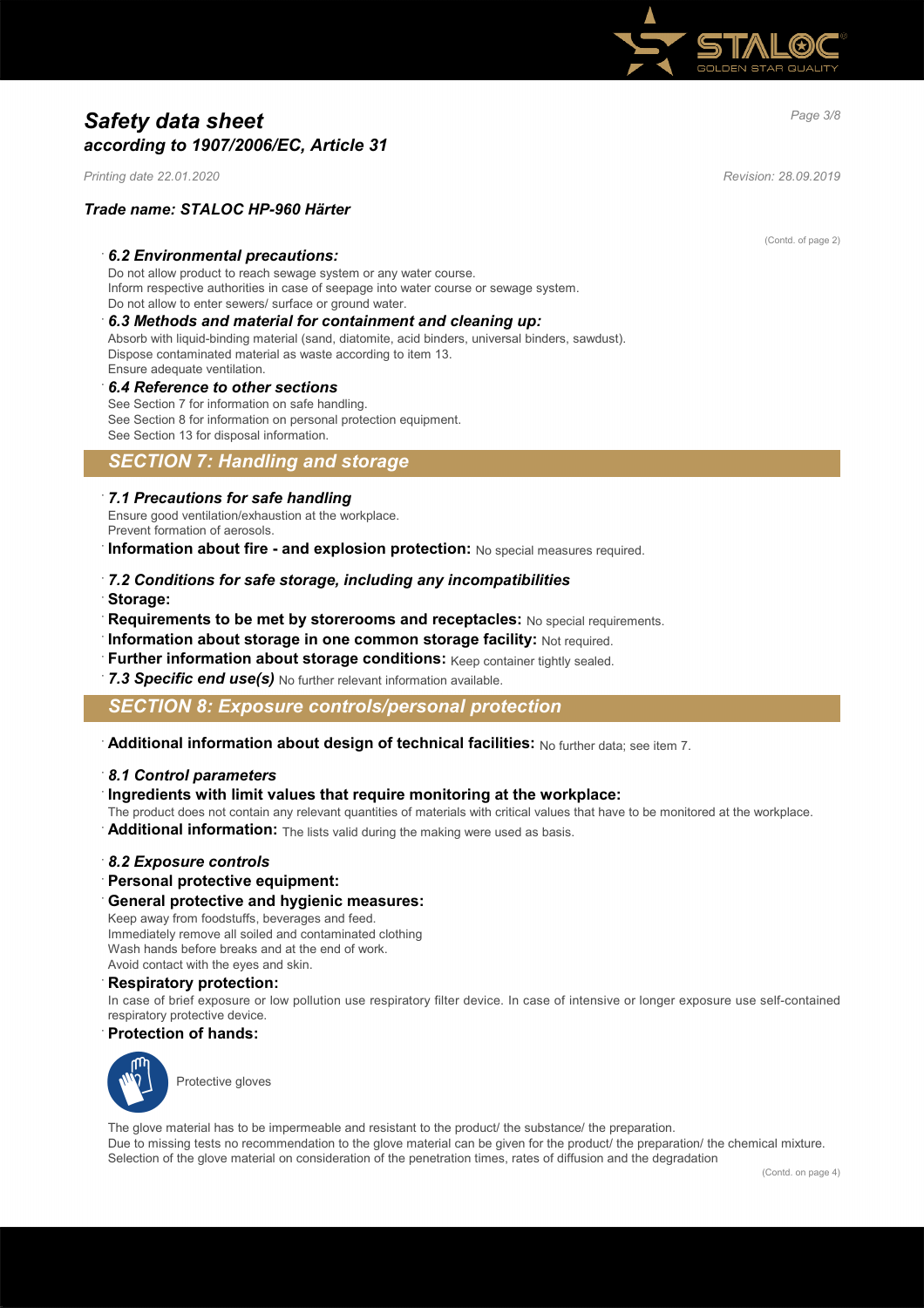# *Page 4/8 Safety data sheet according to 1907/2006/EC, Article 31*

*Printing date 22.01.2020 Revision: 28.09.2019*

### *Trade name: STALOC HP-960 Härter*

(Contd. of page 3)

### · **Material of gloves**

The selection of the suitable gloves does not only depend on the material, but also on further marks of quality and varies from manufacturer to manufacturer. As the product is a preparation of several substances, the resistance of the glove material can not be calculated in advance and has therefore to be checked prior to the application.

#### · **Penetration time of glove material**

The exact break through time has to be found out by the manufacturer of the protective gloves and has to be observed. · **Eye protection:**



Tightly sealed goggles

# *SECTION 9: Physical and chemical properties*

| 9.1 Information on basic physical and chemical properties<br><b>General Information</b> |                                               |
|-----------------------------------------------------------------------------------------|-----------------------------------------------|
| Appearance:                                                                             |                                               |
| Form:                                                                                   | Pasty                                         |
| Colour:                                                                                 | White                                         |
| Odour:                                                                                  | Characteristic                                |
| <b>Odour threshold:</b>                                                                 | Not determined.                               |
| pH-value:                                                                               | Not determined.                               |
| <b>Change in condition</b>                                                              |                                               |
| <b>Melting point/freezing point:</b>                                                    | Undetermined.                                 |
| Initial boiling point and boiling range: Undetermined.                                  |                                               |
| <b>Flash point:</b>                                                                     | Not applicable.                               |
| Flammability (solid, gas):                                                              | Not applicable.                               |
| <b>Decomposition temperature:</b>                                                       | Not determined.                               |
| Auto-ignition temperature:                                                              | Product is not selfigniting.                  |
| <b>Explosive properties:</b>                                                            | Product does not present an explosion hazard. |
| <b>Explosion limits:</b>                                                                |                                               |
| Lower:                                                                                  | Not determined.                               |
| Upper:                                                                                  | Not determined.                               |
| Vapour pressure at 20 °C:                                                               | 1 <sub>hPa</sub>                              |
| Density at 20 °C:                                                                       | $1.12$ g/cm <sup>3</sup>                      |
| <b>Relative density</b>                                                                 | Not determined.                               |
| Vapour density                                                                          | Not determined.                               |
| <b>Evaporation rate</b>                                                                 | Not determined.                               |
| Solubility in / Miscibility with                                                        |                                               |
| water:                                                                                  | Not miscible or difficult to mix.             |
| Partition coefficient: n-octanol/water:                                                 | Not determined.                               |
| <b>Viscosity:</b>                                                                       |                                               |
| Dynamic at 20 °C:                                                                       | 15,000 mPas                                   |
| Kinematic:                                                                              | Not determined.                               |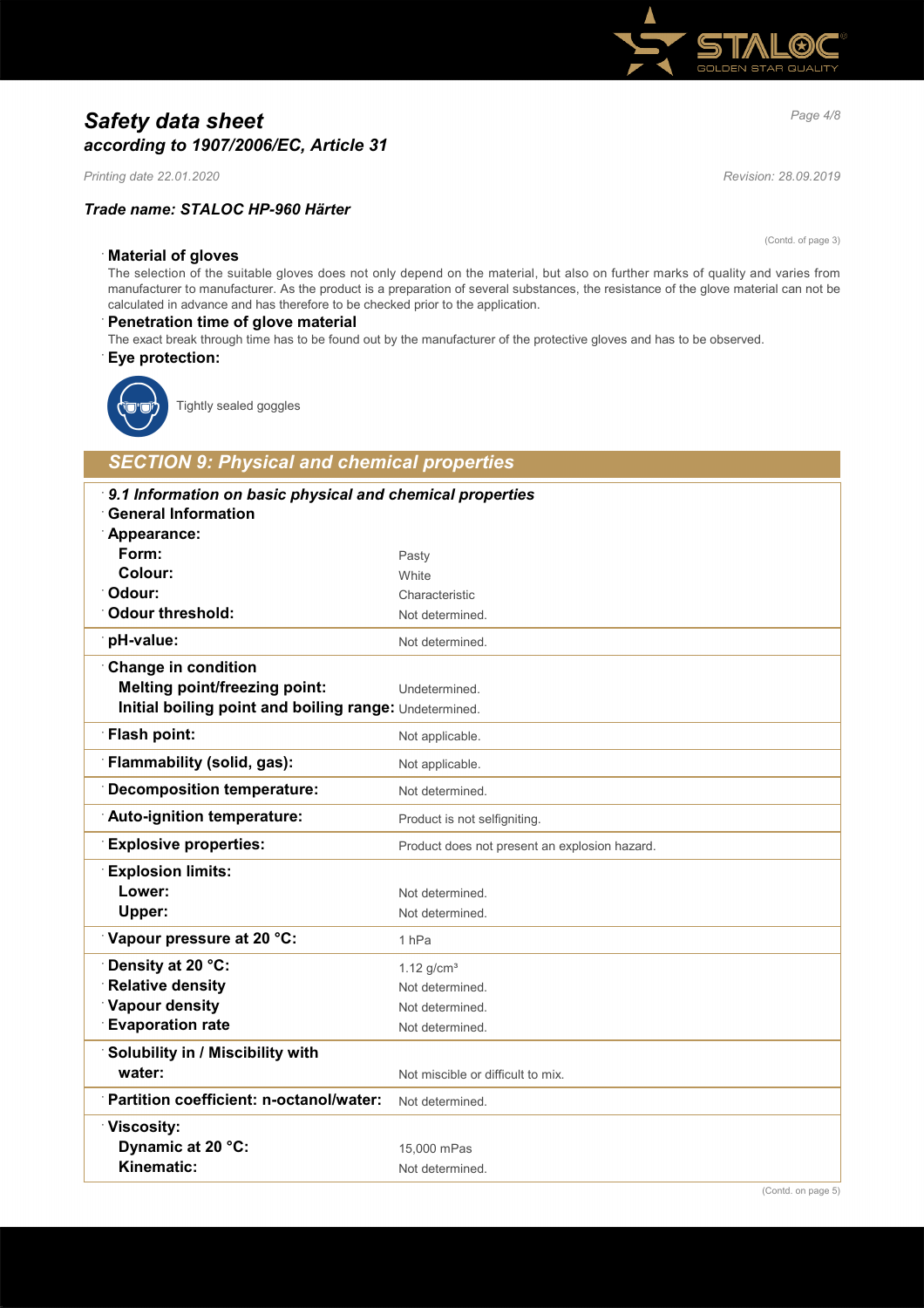

# *Page 5/8 Safety data sheet according to 1907/2006/EC, Article 31*

*Printing date 22.01.2020 Revision: 28.09.2019*

### *Trade name: STALOC HP-960 Härter*

(Contd. of page 4)

| ∶Solvent content:      |                                            |
|------------------------|--------------------------------------------|
| <b>Solids content:</b> | 98 0 %                                     |
| 9.2 Other information  | No further relevant information available. |

### *SECTION 10: Stability and reactivity*

- · *10.1 Reactivity* No further relevant information available.
- · *10.2 Chemical stability*
- · **Thermal decomposition / conditions to be avoided:** No decomposition if used according to specifications.
- · *10.3 Possibility of hazardous reactions* No dangerous reactions known.
- · *10.4 Conditions to avoid* No further relevant information available.
- · *10.5 Incompatible materials:* No further relevant information available.
- · *10.6 Hazardous decomposition products:* No dangerous decomposition products known.

### *SECTION 11: Toxicological information*

- · *11.1 Information on toxicological effects*
- · **Acute toxicity** Based on available data, the classification criteria are not met.
- · **Primary irritant effect:**
- **Skin corrosion/irritation**
- Causes skin irritation.
- · **Serious eye damage/irritation**
- Causes serious eye irritation.
- · **Respiratory or skin sensitisation**
- May cause an allergic skin reaction.
- · **CMR effects (carcinogenity, mutagenicity and toxicity for reproduction)**
- **Germ cell mutagenicity** Based on available data, the classification criteria are not met.
- **Carcinogenicity** Based on available data, the classification criteria are not met.
- **Reproductive toxicity** Based on available data, the classification criteria are not met.
- **STOT-single exposure** Based on available data, the classification criteria are not met.
- **STOT-repeated exposure** Based on available data, the classification criteria are not met.
- **Aspiration hazard** Based on available data, the classification criteria are not met.

### *SECTION 12: Ecological information*

- · *12.1 Toxicity*
- · **Aquatic toxicity:** No further relevant information available.
- · *12.2 Persistence and degradability* No further relevant information available.
- · *12.3 Bioaccumulative potential* No further relevant information available.
- · *12.4 Mobility in soil* No further relevant information available.
- · **Ecotoxical effects:**
- **Remark:** Toxic for fish
- · **Additional ecological information:**
- · **General notes:**
- Water hazard class 1 (German Regulation) (Self-assessment): slightly hazardous for water

Do not allow undiluted product or large quantities of it to reach ground water, water course or sewage system. Also poisonous for fish and plankton in water bodies.

Toxic for aquatic organisms

- · *12.5 Results of PBT and vPvB assessment*
- **PBT:** Not applicable.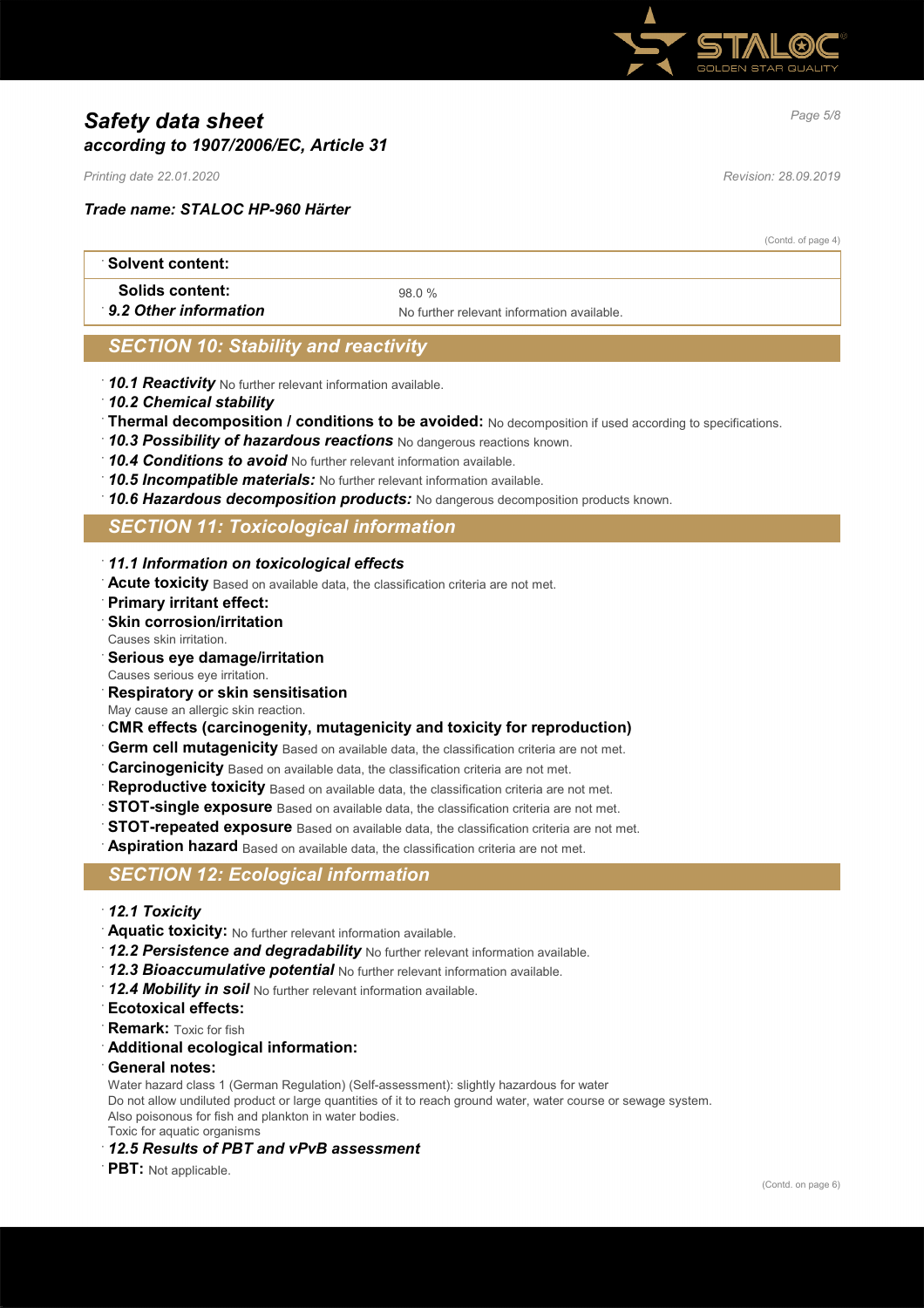

# *Page 6/8 Safety data sheet according to 1907/2006/EC, Article 31*

*Printing date 22.01.2020 Revision: 28.09.2019*

### *Trade name: STALOC HP-960 Härter*

### · **vPvB:** Not applicable.

· *12.6 Other adverse effects* No further relevant information available.

# *SECTION 13: Disposal considerations*

### · *13.1 Waste treatment methods*

· **Recommendation** Must not be disposed together with household garbage. Do not allow product to reach sewage system.

### · **Uncleaned packaging:**

**Recommendation:** Disposal must be made according to official regulations.

| <b>SECTION 14: Transport information</b>                |                                                                                                                                     |
|---------------------------------------------------------|-------------------------------------------------------------------------------------------------------------------------------------|
| $\cdot$ 14.1 UN-Number                                  |                                                                                                                                     |
| <b>ADR, IMDG, IATA</b>                                  | <b>UN3082</b>                                                                                                                       |
| 14.2 UN proper shipping name                            |                                                                                                                                     |
| <b>ADR</b>                                              | 3082 ENVIRONMENTALLY HAZARDOUS SUBSTANCE, LIQUID,                                                                                   |
|                                                         | N.O.S. (reaction product: bisphenol-A-(epichlorhydrin) epoxy resin<br>(number average molecular weight ≤ 700), dibenzoyl peroxide)  |
| ∶IMDG                                                   | ENVIRONMENTALLY HAZARDOUS SUBSTANCE, LIQUID, N.O.S.                                                                                 |
|                                                         | (reaction product: bisphenol-A-(epichlorhydrin) epoxy resin (number<br>average molecular weight ≤ 700), dibenzoyl peroxide), MARINE |
|                                                         | <b>POLLUTANT</b>                                                                                                                    |
| <b>NTA</b>                                              | ENVIRONMENTALLY HAZARDOUS SUBSTANCE, LIQUID, N.O.S.                                                                                 |
|                                                         | (reaction product: bisphenol-A-(epichlorhydrin) epoxy resin (number<br>average molecular weight ≤ 700), dibenzoyl peroxide)         |
| 14.3 Transport hazard class(es)                         |                                                                                                                                     |
|                                                         |                                                                                                                                     |
| ADR, IMDG, IATA                                         |                                                                                                                                     |
|                                                         |                                                                                                                                     |
|                                                         |                                                                                                                                     |
|                                                         |                                                                                                                                     |
| <b>Class</b><br>∴Label                                  | 9 Miscellaneous dangerous substances and articles.<br>9                                                                             |
|                                                         |                                                                                                                                     |
| 14.4 Packing group<br><b>ADR, IMDG, IATA</b>            | $\mathbf{III}$                                                                                                                      |
|                                                         |                                                                                                                                     |
| 14.5 Environmental hazards:<br><b>Marine pollutant:</b> | Symbol (fish and tree)                                                                                                              |
| <b>Special marking (ADR):</b>                           | Symbol (fish and tree)                                                                                                              |
| <b>Special marking (IATA):</b>                          | Symbol (fish and tree)                                                                                                              |
| 14.6 Special precautions for user                       | Warning: Miscellaneous dangerous substances and articles.                                                                           |
| Danger code (Kemler):                                   | 90                                                                                                                                  |
| <b>EMS Number:</b>                                      | $F-A, S-F$                                                                                                                          |
| <b>Stowage Category</b>                                 | Α                                                                                                                                   |
| 14.7 Transport in bulk according to Annex II of         |                                                                                                                                     |
| <b>Marpol and the IBC Code</b>                          | Not applicable.<br>$10$ and $\mu$ and $\mu$ and $\mu$                                                                               |

(Contd. of page 5)

(Contd. on page 7)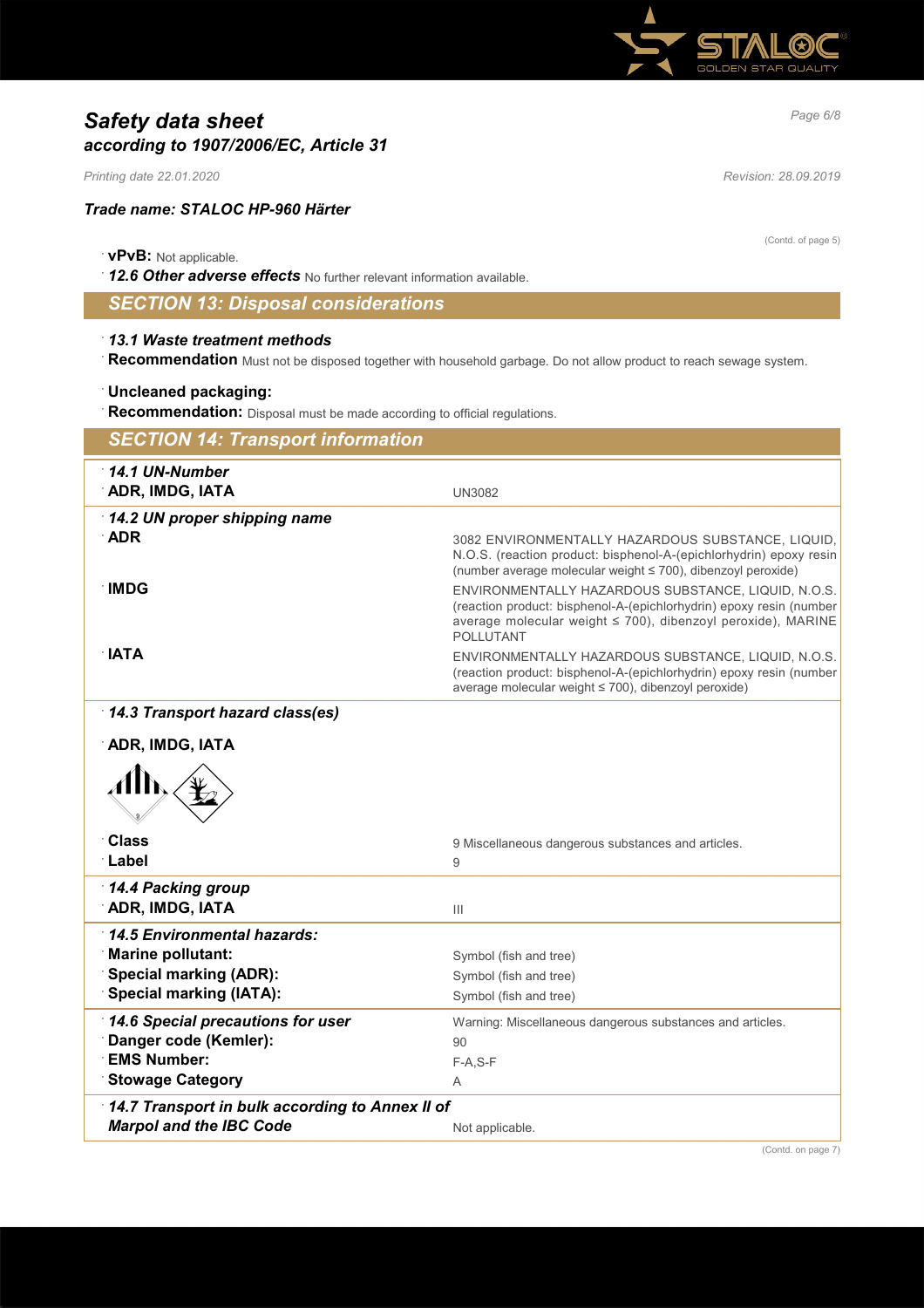

# *Page 7/8 Safety data sheet according to 1907/2006/EC, Article 31*

*Printing date 22.01.2020 Revision: 28.09.2019*

(Contd. of page 6)

### *Trade name: STALOC HP-960 Härter*

| Transport/Additional information:                           |                                                                                                                                                                                                        |
|-------------------------------------------------------------|--------------------------------------------------------------------------------------------------------------------------------------------------------------------------------------------------------|
| ∴ADR                                                        |                                                                                                                                                                                                        |
| Limited quantities (LQ)                                     | 5L                                                                                                                                                                                                     |
| <b>Excepted quantities (EQ)</b>                             | Code: E1<br>Maximum net quantity per inner packaging: 30 ml<br>Maximum net quantity per outer packaging: 1000 ml                                                                                       |
| <b>Transport category</b><br><b>Tunnel restriction code</b> | 3                                                                                                                                                                                                      |
| <b>IMDG</b><br>Limited quantities (LQ)                      | 5L                                                                                                                                                                                                     |
| <b>Excepted quantities (EQ)</b>                             | Code: E1<br>Maximum net quantity per inner packaging: 30 ml<br>Maximum net quantity per outer packaging: 1000 ml                                                                                       |
| <b>UN "Model Regulation":</b>                               | UN 3082 ENVIRONMENTALLY HAZARDOUS SUBSTANCE,<br>LIQUID, N.O.S. (REACTION PRODUCT: BISPHENOL-A-<br>(EPICHLORHYDRIN) EPOXY RESIN (NUMBER AVERAGE<br>MOLECULAR WEIGHT ≤ 700), DIBENZOYL PEROXIDE), 9, III |
|                                                             |                                                                                                                                                                                                        |

### *SECTION 15: Regulatory information*

· *15.1 Safety, health and environmental regulations/legislation specific for the substance or mixture*

· **Directive 2012/18/EU**

**Named dangerous substances - ANNEX I** None of the ingredients is listed.

**Seveso category** E2 Hazardous to the Aquatic Environment

- · **Qualifying quantity (tonnes) for the application of lower-tier requirements** 200 t
- · **Qualifying quantity (tonnes) for the application of upper-tier requirements** 500 t
- **REGULATION (EC) No 1907/2006 ANNEX XVII** Conditions of restriction: 3

· *15.2 Chemical safety assessment:* A Chemical Safety Assessment has not been carried out.

### *SECTION 16: Other information*

This information is based on our present knowledge. However, this shall not constitute a guarantee for any specific product features and shall not establish a legally valid contractual relationship.

#### · **Relevant phrases**

H241 Heating may cause a fire or explosion.

- H312 Harmful in contact with skin.
- H315 Causes skin irritation.

H317 May cause an allergic skin reaction.

H319 Causes serious eye irritation.

H400 Very toxic to aquatic life.

H411 Toxic to aquatic life with long lasting effects.

### **Department issuing SDS: Product safety department**

**Contact:** Hr Stankovsky

#### · **Abbreviations and acronyms:**

ADR: Accord européen sur le transport des marchandises dangereuses par Route (European Agreement concerning the International Carriage of Dangerous Goods by Road) IMDG: International Maritime Code for Dangerous Goods

IATA: International Air Transport Association

GHS: Globally Harmonised System of Classification and Labelling of Chemicals

EINECS: European Inventory of Existing Commercial Chemical Substances ELINCS: European List of Notified Chemical Substances

CAS: Chemical Abstracts Service (division of the American Chemical Society)

PBT: Persistent, Bioaccumulative and Toxic

vPvB: very Persistent and very Bioaccumulative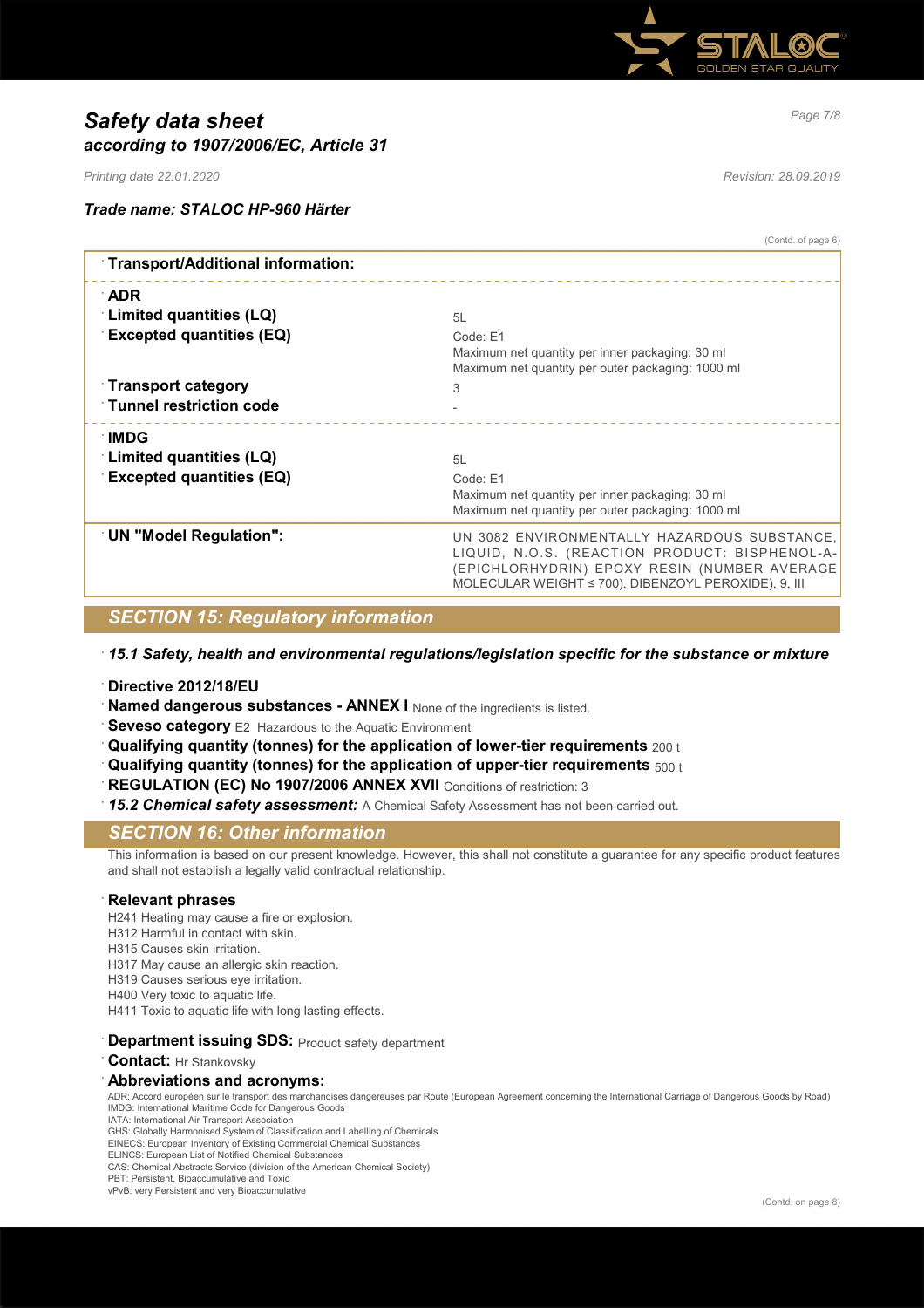

# *Page 8/8 Safety data sheet according to 1907/2006/EC, Article 31*

*Printing date 22.01.2020 Revision: 28.09.2019*

*Trade name: STALOC HP-960 Härter*

Org. Perox. B: Organic peroxides – Type B Acute Tox. 4: Acute toxicity - dermal – Category 4<br>Skin Irrit. 2: Skin corrosion/irritation – Category 2<br>Eye Irrit. 2: Serious eye damage/eye irritation – Category 2<br>Skin Sens. 1: Skin sensitisation – Category 1<br>Aquatic Ac

(Contd. of page 7)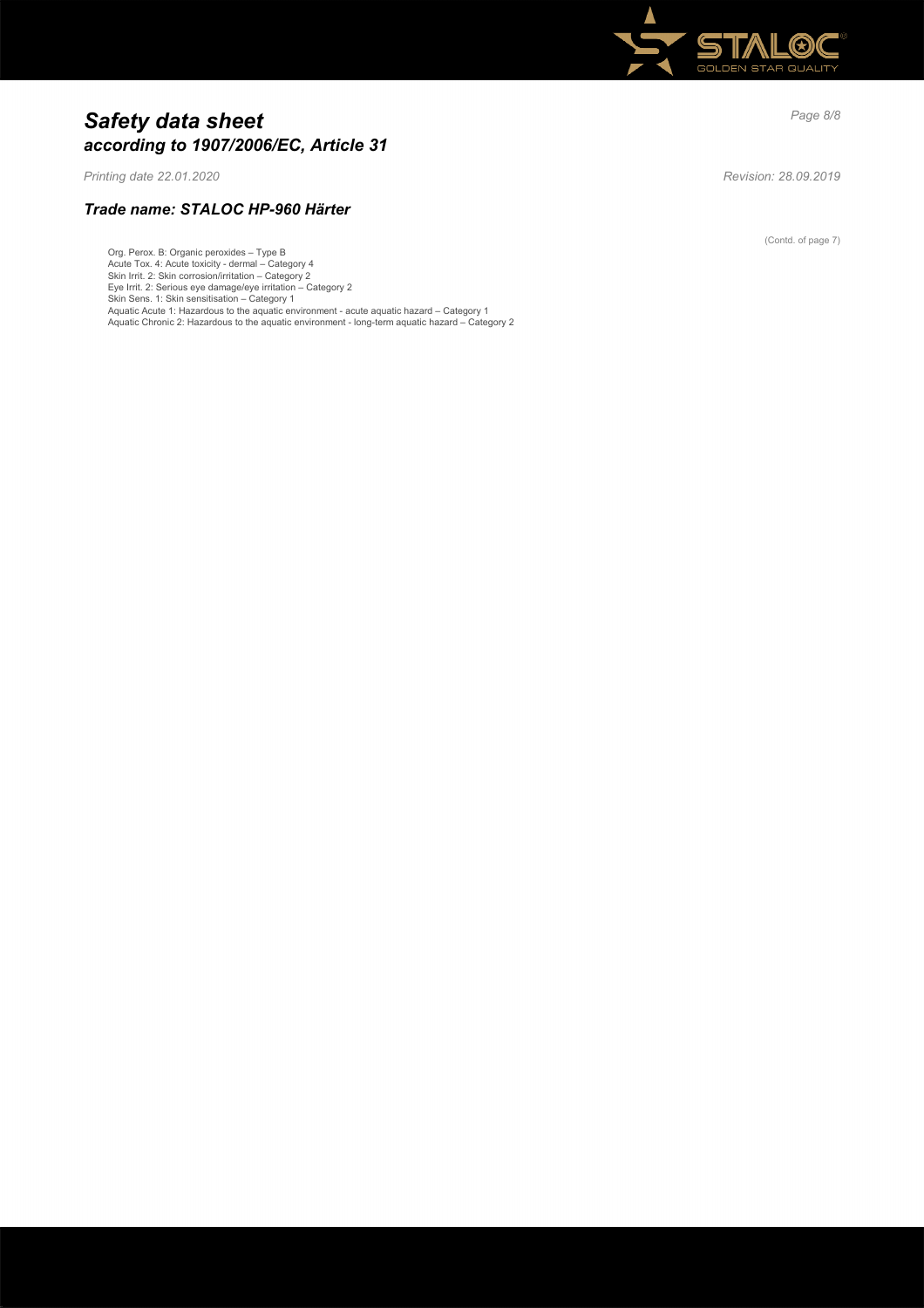

# *Page 1/8 Safety data sheet according to 1907/2006/EC, Article 31*

*Printing date 22.01.2020 Revision: 28.09.2019*

# *SECTION 1: Identification of the substance/mixture and of the company/ undertaking*

### · *1.1 Product identifier*

- · **Trade name:** *STALOC HP-960 Harz*
- · **Article number:** HP-960-A
- · *1.2 Relevant identified uses of the substance or mixture and uses advised against*
- No further relevant information available.
- · **Application of the substance / the mixture** Adhesives

### · *1.3 Details of the supplier of the safety data sheet*

#### · **Manufacturer/Supplier:**

Stankovsky Industrieprodukte Handels GmbH Flachenauergutstraße 8 4020 Linz AUSTRIA Tel.: +43 732 221877 e-Mail: office@staloc.com www.staloc.com

- **Further information obtainable from:** Product safety department
- 1.4 **Emergency telephone number:** EU emergency phone number: 112

# *SECTION 2: Hazards identification*

### · *2.1 Classification of the substance or mixture*

- · **Classification according to Regulation (EC) No 1272/2008**
- Flam. Liq. 2 H225 Highly flammable liquid and vapour. Skin Irrit. 2 H315 Causes skin irritation. Eye Irrit. 2 H319 Causes serious eye irritation. Skin Sens. 1 H317 May cause an allergic skin reaction.
- STOT SE 3 H335 May cause respiratory irritation.
- Aquatic Chronic 3 H412 Harmful to aquatic life with long lasting effects.

### · *2.2 Label elements*

### · **Labelling according to Regulation (EC) No 1272/2008**

The product is classified and labelled according to the CLP regulation.

### · **Hazard pictograms**



### **Signal word** Danger

#### · **Hazard-determining components of labelling:**

methyl methacrylate reaction product: bisphenol-A-(epichlorhydrin) epoxy resin (number average molecular weight ≤ 700) ETHYLENE GLYCOL METHACRYLATE PHOSPHATE

#### · **Hazard statements**

H225 Highly flammable liquid and vapour.

- H315 Causes skin irritation.
- H319 Causes serious eye irritation.

H317 May cause an allergic skin reaction.

H335 May cause respiratory irritation.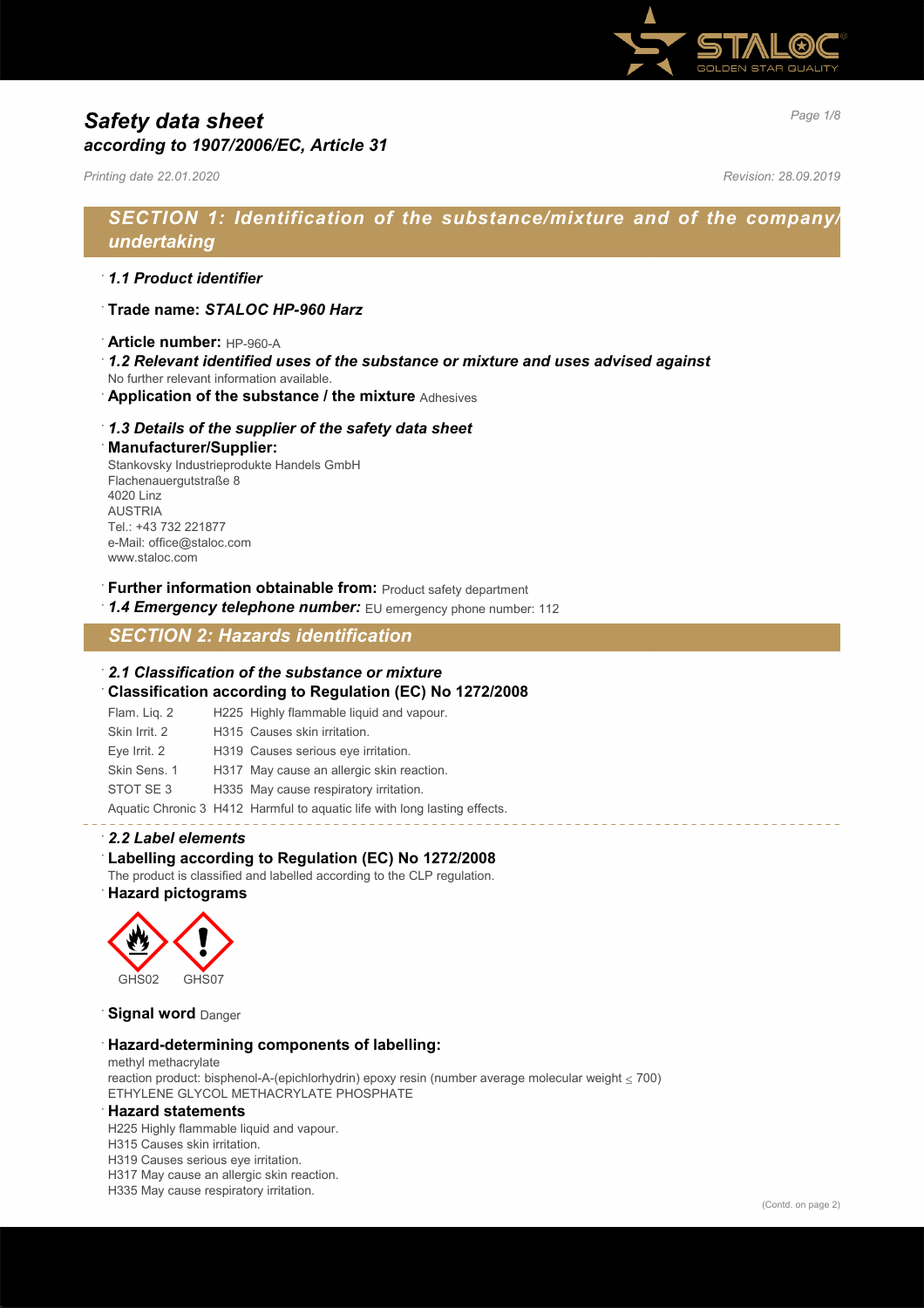

# *Page 2/8 Safety data sheet according to 1907/2006/EC, Article 31*

*Printing date 22.01.2020 Revision: 28.09.2019*

### *Trade name: STALOC HP-960 Harz*

(Contd. of page 1)

H412 Harmful to aquatic life with long lasting effects.

### · **Precautionary statements**

| P <sub>101</sub> | If medical advice is needed, have product container or label at hand.                                                         |
|------------------|-------------------------------------------------------------------------------------------------------------------------------|
| P <sub>102</sub> | Keep out of reach of children.                                                                                                |
| P <sub>103</sub> | Read label before use.                                                                                                        |
| P210             | Keep away from heat, hot surfaces, sparks, open flames and other ignition sources. No smoking.                                |
| P <sub>241</sub> | Use explosion-proof [electrical/ventilating/lighting] equipment.                                                              |
|                  | P303+P361+P353 IF ON SKIN (or hair): Take off immediately all contaminated clothing. Rinse skin with water [or shower].       |
|                  | P305+P351+P338 IF IN EYES: Rinse cautiously with water for several minutes. Remove contact lenses, if present and easy to do. |
|                  | Continue rinsing.                                                                                                             |
| P405             | Store locked up.                                                                                                              |
| P <sub>501</sub> | Dispose of contents/container in accordance with local/regional/national/international regulations.                           |

### · *2.3 Other hazards*

### · **Results of PBT and vPvB assessment**

- **PBT:** Not applicable.
- · **vPvB:** Not applicable.

### *SECTION 3: Composition/information on ingredients*

### · *3.2 Chemical characterisation: Mixtures*

**Description:** Mixture of substances listed below with nonhazardous additions.

| Dangerous components:                                           |                                                                                                                                                                                                                                                                                                                                   |                      |
|-----------------------------------------------------------------|-----------------------------------------------------------------------------------------------------------------------------------------------------------------------------------------------------------------------------------------------------------------------------------------------------------------------------------|----------------------|
| CAS: 80-62-6<br>EINECS: 201-297-1<br>Index number: 607-035-00-6 | methyl methacrylate<br>Skin Sens. 1, H317; STOT SE 3, H335                                                                                                                                                                                                                                                                        | $>25-50\%$           |
| CAS: 25068-38-6<br>NLP: 500-033-5                               | reaction product: bisphenol-A-(epichlorhydrin) epoxy resin (number average molecular)<br>weight $<$ 700)<br>Index number: 603-074-00-8 4 Aquatic Chronic 2, H411; 4 Skin Irrit. 2, H315; Eye Irrit. 2, H319; Skin Sens. 1, H317<br>Specific concentration limits: Eye Irrit. 2; H319: $C \ge 5\%$<br>Skin Irrit. 2: H315: C ≥ 5 % | $\geq 5 - \leq 10\%$ |
| CAS: 24599-21-1                                                 | ETHYLENE GLYCOL METHACRYLATE PHOSPHATE<br>Skin Corr. 1A, H314; (1) Skin Sens. 1, H317; STOT SE 3, H335                                                                                                                                                                                                                            | $≥1 - ≤2.5%$         |
| CAS: 72162-39-1                                                 | Caprolactone, diethylene glycol, isophorone diisocyanate, 2-hydroxyethyl acrylate<br>polymer<br>Skin Irrit. 2, H315; Eye Irrit. 2, H319                                                                                                                                                                                           | ≤2.5%                |

Additional information: For the wording of the listed hazard phrases refer to section 16.

# *SECTION 4: First aid measures*

#### · *4.1 Description of first aid measures*

General information: Immediately remove any clothing soiled by the product.

· **After inhalation:**

Supply fresh air and to be sure call for a doctor.

In case of unconsciousness place patient stably in side position for transportation.

- After skin contact: Immediately wash with water and soap and rinse thoroughly.
- After eye contact: Rinse opened eye for several minutes under running water. If symptoms persist, consult a doctor.
- After swallowing: If symptoms persist consult doctor.
- 4.2 Most important symptoms and effects, both acute and delayed No further relevant information available.

· *4.3 Indication of any immediate medical attention and special treatment needed*

No further relevant information available.

### *SECTION 5: Firefighting measures*

### · *5.1 Extinguishing media*

**Suitable extinguishing agents:** CO2, powder or water spray. Fight larger fires with water spray or alcohol resistant foam.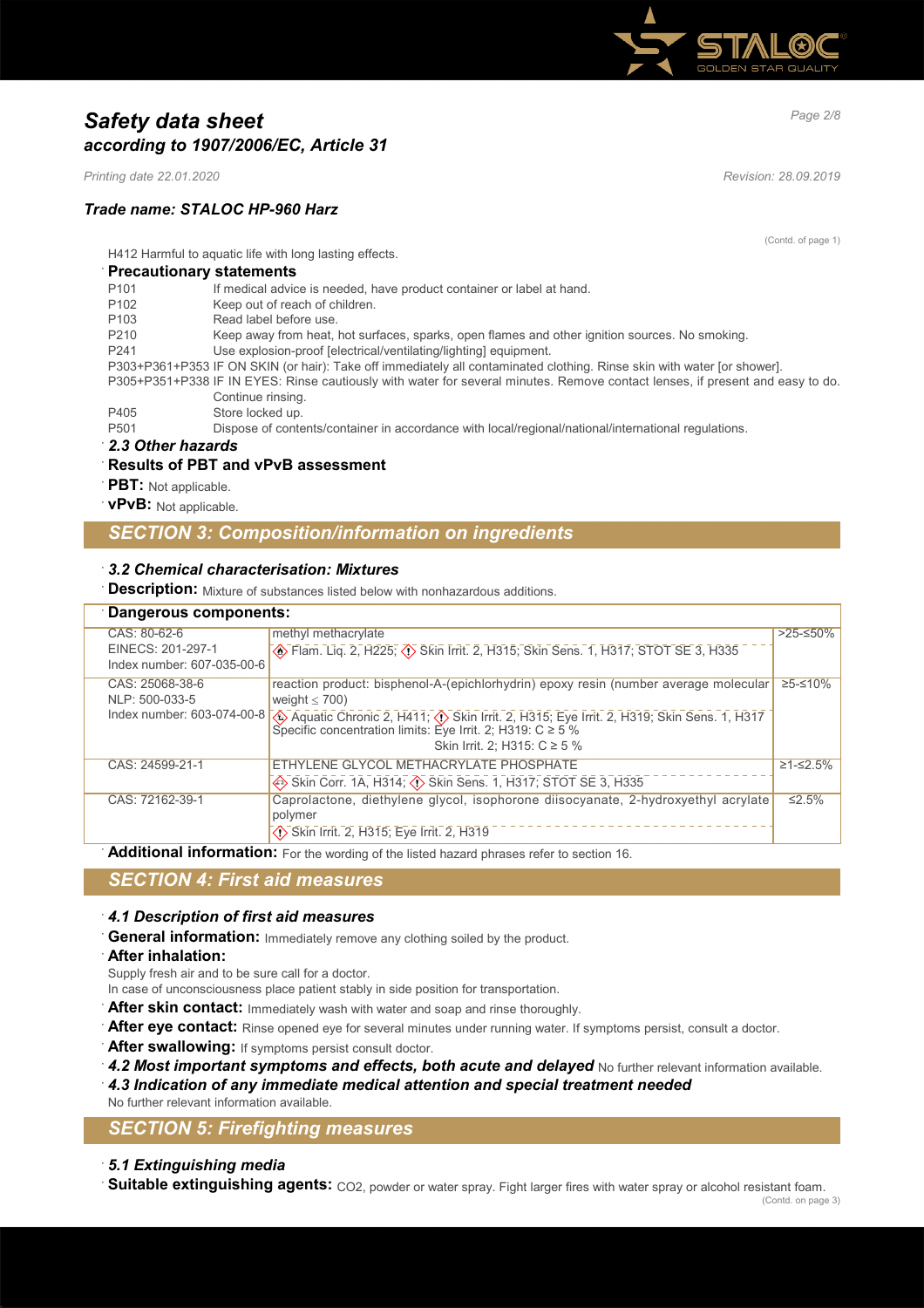

# *Page 3/8 Safety data sheet according to 1907/2006/EC, Article 31*

*Printing date 22.01.2020 Revision: 28.09.2019*

### *Trade name: STALOC HP-960 Harz*

(Contd. of page 2)

- · **For safety reasons unsuitable extinguishing agents:** Water with full jet
- 5.2 Special hazards arising from the substance or mixture No further relevant information available.

### · *5.3 Advice for firefighters*

**Protective equipment:** No special measures required.

### *SECTION 6: Accidental release measures*

· *6.1 Personal precautions, protective equipment and emergency procedures*

Wear protective equipment. Keep unprotected persons away.

#### · *6.2 Environmental precautions:*

Do not allow product to reach sewage system or any water course. Inform respective authorities in case of seepage into water course or sewage system. Do not allow to enter sewers/ surface or ground water.

#### · *6.3 Methods and material for containment and cleaning up:*

Absorb with liquid-binding material (sand, diatomite, acid binders, universal binders, sawdust). Dispose contaminated material as waste according to item 13. Ensure adequate ventilation.

#### · *6.4 Reference to other sections*

See Section 7 for information on safe handling. See Section 8 for information on personal protection equipment. See Section 13 for disposal information.

### *SECTION 7: Handling and storage*

#### · *7.1 Precautions for safe handling*

Ensure good ventilation/exhaustion at the workplace. Prevent formation of aerosols.

### · **Information about fire - and explosion protection:**

Keep ignition sources away - Do not smoke. Protect against electrostatic charges.

- · *7.2 Conditions for safe storage, including any incompatibilities*
- · **Storage:**
- **Requirements to be met by storerooms and receptacles:** Store in a cool location.
- **Information about storage in one common storage facility: Not required.**

## **Further information about storage conditions:**

Keep container tightly sealed.

Store in cool, dry conditions in well sealed receptacles.

7.3 Specific end use(s) No further relevant information available.

### *SECTION 8: Exposure controls/personal protection*

· **Additional information about design of technical facilities:** No further data; see item 7.

#### · *8.1 Control parameters*

#### · **Ingredients with limit values that require monitoring at the workplace:**

#### **80-62-6 methyl methacrylate**

IOELV Short-term value: 100 ppm Long-term value: 50 ppm

Additional information: The lists valid during the making were used as basis.

#### · *8.2 Exposure controls*

- · **Personal protective equipment:**
- · **General protective and hygienic measures:**

Keep away from foodstuffs, beverages and feed.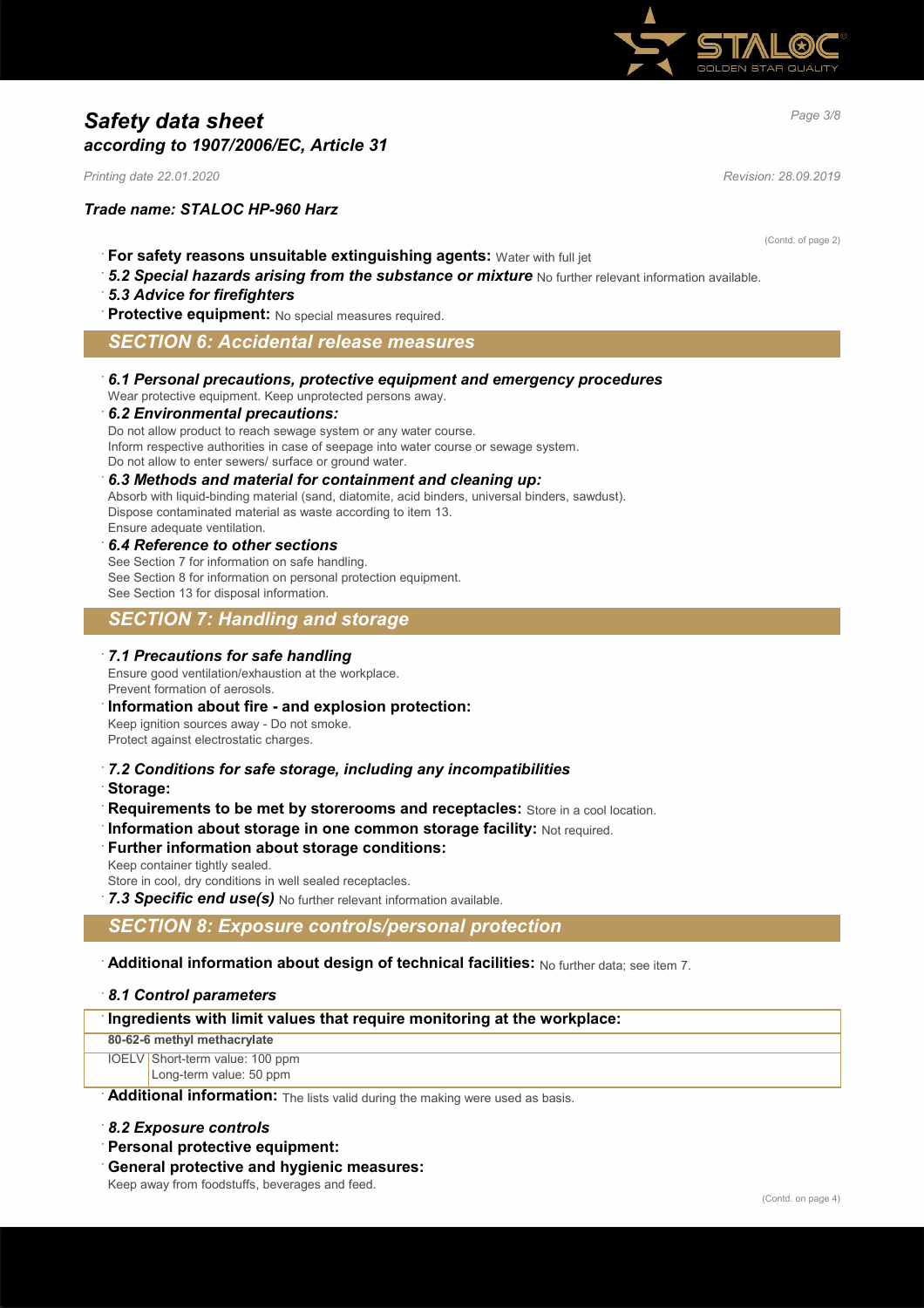

# *Page 4/8 Safety data sheet according to 1907/2006/EC, Article 31*

*Printing date 22.01.2020 Revision: 28.09.2019*

### *Trade name: STALOC HP-960 Harz*

(Contd. of page 3)

Immediately remove all soiled and contaminated clothing Wash hands before breaks and at the end of work. Avoid contact with the eyes and skin.

#### · **Respiratory protection:**

In case of brief exposure or low pollution use respiratory filter device. In case of intensive or longer exposure use self-contained respiratory protective device.

#### · **Protection of hands:**



Protective gloves

The glove material has to be impermeable and resistant to the product/ the substance/ the preparation. Due to missing tests no recommendation to the glove material can be given for the product/ the preparation/ the chemical mixture. Selection of the glove material on consideration of the penetration times, rates of diffusion and the degradation

#### · **Material of gloves**

The selection of the suitable gloves does not only depend on the material, but also on further marks of quality and varies from manufacturer to manufacturer. As the product is a preparation of several substances, the resistance of the glove material can not be calculated in advance and has therefore to be checked prior to the application.

#### · **Penetration time of glove material**

The exact break through time has to be found out by the manufacturer of the protective gloves and has to be observed.

#### · **Eye protection:**



Tightly sealed goggles

### *SECTION 9: Physical and chemical properties*

| 9.1 Information on basic physical and chemical properties<br><b>General Information</b> |                                                                                                |
|-----------------------------------------------------------------------------------------|------------------------------------------------------------------------------------------------|
| Appearance:                                                                             |                                                                                                |
| Form:                                                                                   | <b>Viscous</b>                                                                                 |
| Colour:                                                                                 | Not determined.                                                                                |
| <sup>.</sup> Odour:                                                                     | Characteristic                                                                                 |
| <b>Odour threshold:</b>                                                                 | Not determined.                                                                                |
| pH-value:                                                                               | Not determined.                                                                                |
| <b>Change in condition</b>                                                              |                                                                                                |
| <b>Melting point/freezing point:</b>                                                    | Undetermined.                                                                                  |
| Initial boiling point and boiling range: Undetermined.                                  |                                                                                                |
| <b>Flash point:</b>                                                                     | 20 °C                                                                                          |
| <b>Flammability (solid, gas):</b>                                                       | Not applicable.                                                                                |
| <b>Ignition temperature:</b>                                                            | 430 °C                                                                                         |
| <b>Decomposition temperature:</b>                                                       | Not determined.                                                                                |
| Auto-ignition temperature:                                                              | Product is not selfigniting.                                                                   |
| <b>Explosive properties:</b>                                                            | Product is not explosive. However, formation of explosive air/vapour mixtures<br>are possible. |
| <b>Explosion limits:</b>                                                                |                                                                                                |
| Lower:                                                                                  | 2.1 Vol %                                                                                      |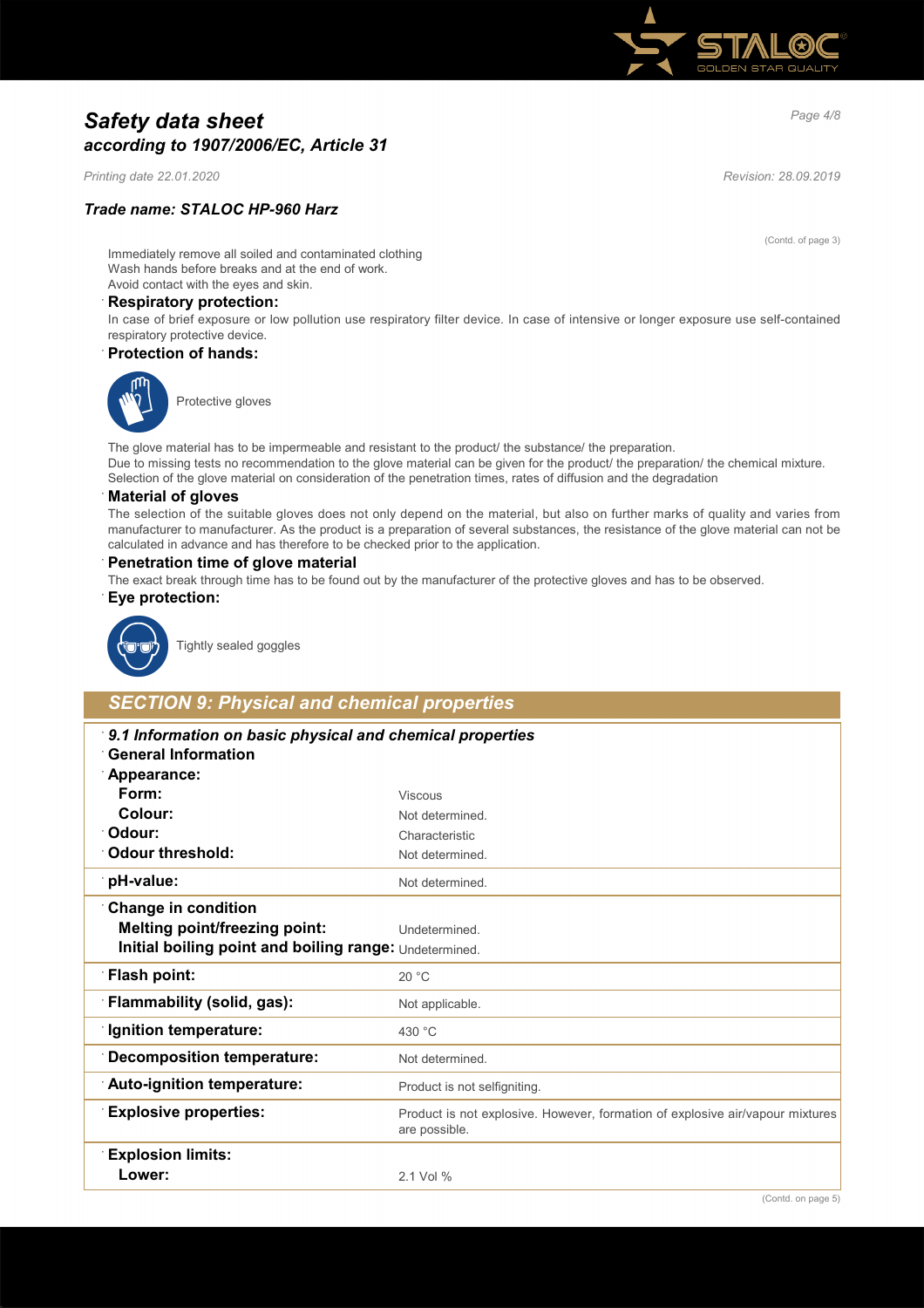

# *Page 5/8 Safety data sheet according to 1907/2006/EC, Article 31*

*Printing date 22.01.2020 Revision: 28.09.2019*

### *Trade name: STALOC HP-960 Harz*

(Contd. of page 4)

| $($ Contuction page 4)                                     |
|------------------------------------------------------------|
| 12.5 Vol %                                                 |
| 47 hPa                                                     |
| $1.05$ g/cm <sup>3</sup>                                   |
| Not determined.                                            |
| Not determined.                                            |
| Not determined.                                            |
|                                                            |
| Not miscible or difficult to mix.                          |
| Partition coefficient: n-octanol/water:<br>Not determined. |
|                                                            |
| 15,000 mPas                                                |
| Not determined.                                            |
|                                                            |
| 65.0%                                                      |
| No further relevant information available.                 |
|                                                            |

### *SECTION 10: Stability and reactivity*

· *10.1 Reactivity* No further relevant information available.

· *10.2 Chemical stability*

- · **Thermal decomposition / conditions to be avoided:** No decomposition if used according to specifications.
- · *10.3 Possibility of hazardous reactions* No dangerous reactions known.
- · *10.4 Conditions to avoid* No further relevant information available.
- · *10.5 Incompatible materials:* No further relevant information available.
- 10.6 Hazardous decomposition products: No dangerous decomposition products known.

## *SECTION 11: Toxicological information*

· *11.1 Information on toxicological effects*

· **Acute toxicity** Based on available data, the classification criteria are not met.

#### · **LD/LC50 values relevant for classification:**

**80-62-6 methyl methacrylate** Oral LD50 7,872 mg/kg (rat)

- · **Primary irritant effect:**
- · **Skin corrosion/irritation**
- Causes skin irritation.
- · **Serious eye damage/irritation**

Causes serious eye irritation.

- · **Respiratory or skin sensitisation**
- May cause an allergic skin reaction.
- · **CMR effects (carcinogenity, mutagenicity and toxicity for reproduction)**
- **Germ cell mutagenicity** Based on available data, the classification criteria are not met.

**Carcinogenicity** Based on available data, the classification criteria are not met.

- **Reproductive toxicity** Based on available data, the classification criteria are not met.
- · **STOT-single exposure**

May cause respiratory irritation.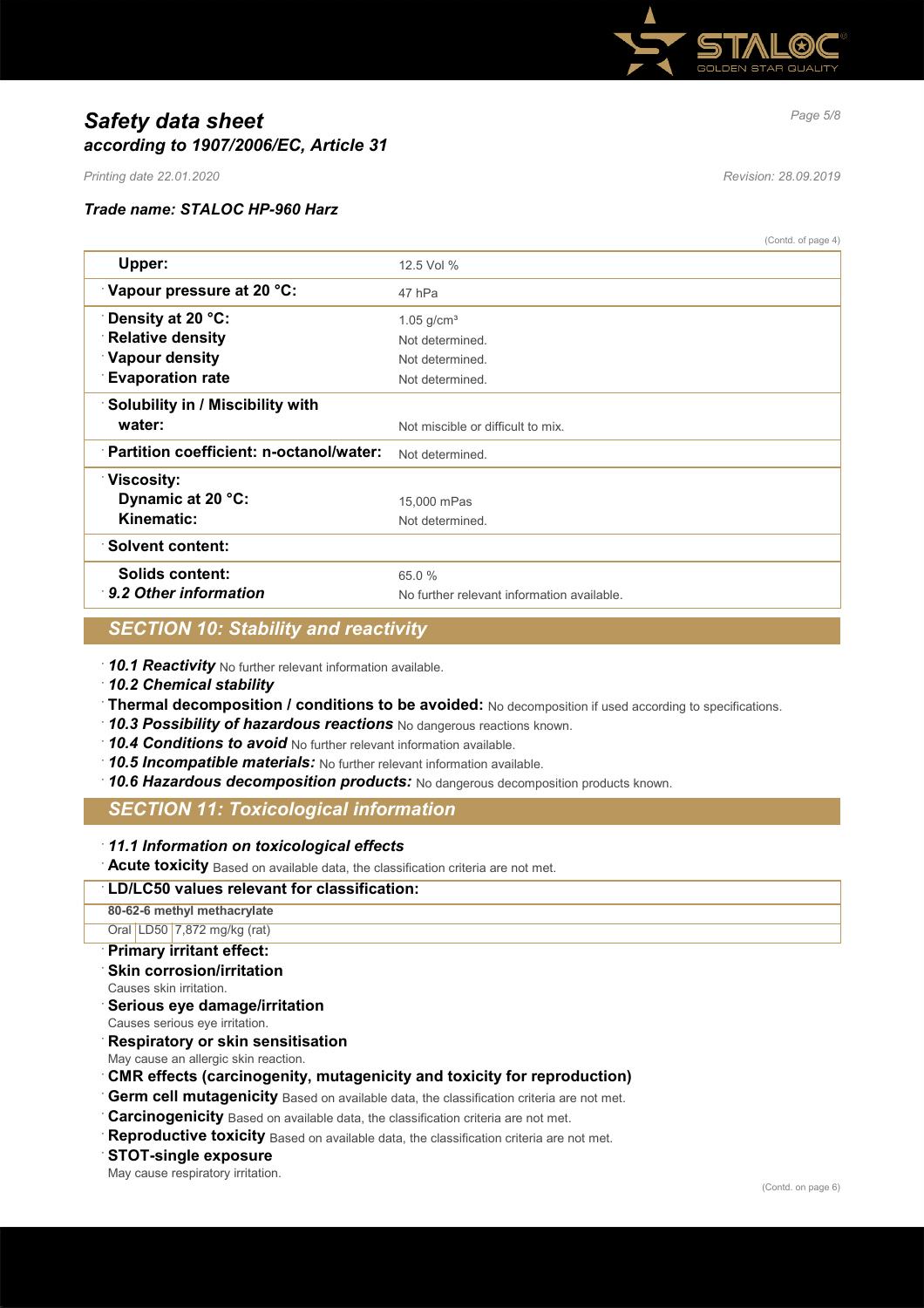

# *Page 6/8 Safety data sheet according to 1907/2006/EC, Article 31*

*Printing date 22.01.2020 Revision: 28.09.2019*

### *Trade name: STALOC HP-960 Harz*

(Contd. of page 5)

- · **STOT-repeated exposure** Based on available data, the classification criteria are not met.
- Aspiration hazard Based on available data, the classification criteria are not met.

# *SECTION 12: Ecological information*

### · *12.1 Toxicity*

- · **Aquatic toxicity:** No further relevant information available.
- · *12.2 Persistence and degradability* No further relevant information available.
- · *12.3 Bioaccumulative potential* No further relevant information available.
- · *12.4 Mobility in soil* No further relevant information available.
- · **Ecotoxical effects:**
- · **Remark:** Harmful to fish
- · **Additional ecological information:**

#### · **General notes:**

Water hazard class 1 (German Regulation) (Self-assessment): slightly hazardous for water

Do not allow undiluted product or large quantities of it to reach ground water, water course or sewage system. Harmful to aquatic organisms

### · *12.5 Results of PBT and vPvB assessment*

- · **PBT:** Not applicable.
- · **vPvB:** Not applicable.
- · *12.6 Other adverse effects* No further relevant information available.

### *SECTION 13: Disposal considerations*

#### · *13.1 Waste treatment methods*

· **Recommendation** Must not be disposed together with household garbage. Do not allow product to reach sewage system.

### · **Uncleaned packaging:**

**Recommendation:** Disposal must be made according to official regulations.

# *SECTION 14: Transport information* · *14.1 UN-Number* **ADR, IMDG, IATA** UN2924 · *14.2 UN proper shipping name* · **ADR** 2924 FLAMMABLE LIQUID, CORROSIVE, N.O.S. (METHYL METHACRYLATE MONOMER, STABILIZED, ETHYLENE GLYCOL METHACRYLATE PHOSPHATE) **IMDG, IATA Example 20** FLAMMABLE LIQUID, CORROSIVE, N.O.S. (METHYL METHACRYLATE MONOMER, STABILIZED, ETHYLENE GLYCOL METHACRYLATE PHOSPHATE) · *14.3 Transport hazard class(es)* · **ADR**  $\bigotimes$  density  $\bigotimes$ **a Class** 3 Flammable liquids.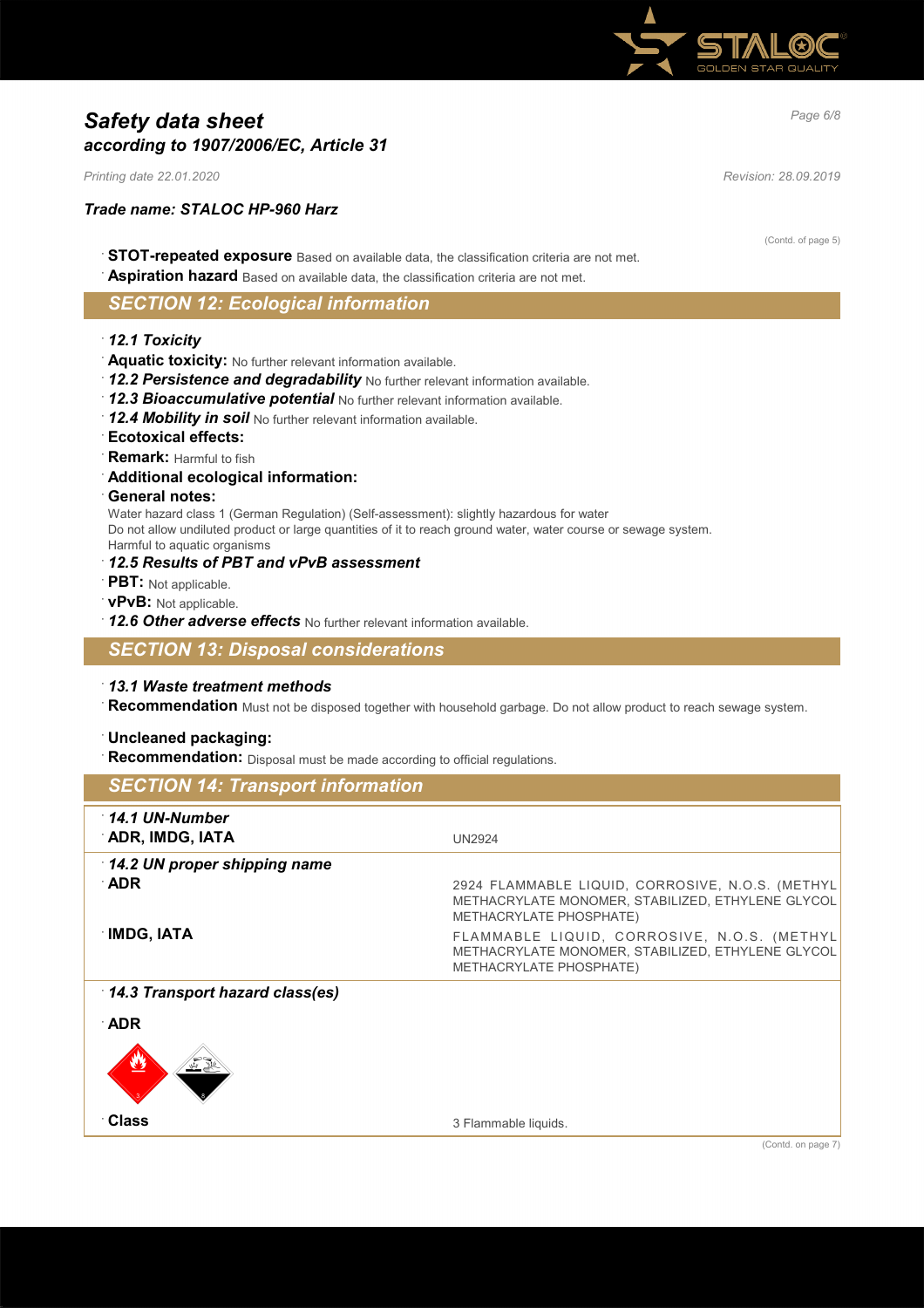

# *Page 7/8 Safety data sheet according to 1907/2006/EC, Article 31*

*Printing date 22.01.2020 Revision: 28.09.2019*

### *Trade name: STALOC HP-960 Harz*

|                                                 | (Contd. of page 6)                                                                                                                             |
|-------------------------------------------------|------------------------------------------------------------------------------------------------------------------------------------------------|
| ∶Label                                          | $3 + 8$                                                                                                                                        |
| <b>IMDG</b>                                     |                                                                                                                                                |
|                                                 |                                                                                                                                                |
|                                                 |                                                                                                                                                |
|                                                 |                                                                                                                                                |
| <b>Class</b><br>∵Label                          | 3 Flammable liquids.                                                                                                                           |
|                                                 | 3/8                                                                                                                                            |
| <b>NATA</b>                                     |                                                                                                                                                |
|                                                 |                                                                                                                                                |
|                                                 |                                                                                                                                                |
| <b>Class</b>                                    | 3 Flammable liquids.                                                                                                                           |
| Label                                           | 3(8)                                                                                                                                           |
| 14.4 Packing group                              |                                                                                                                                                |
| <b>ADR, IMDG, IATA</b>                          | $\mathbf{H}$                                                                                                                                   |
| 14.5 Environmental hazards:                     | Not applicable.                                                                                                                                |
| 14.6 Special precautions for user               | Warning: Flammable liquids.                                                                                                                    |
| Danger code (Kemler):                           | 338                                                                                                                                            |
| <b>EMS Number:</b>                              | $F-E$ , S-C                                                                                                                                    |
| <b>Stowage Category</b><br><b>Stowage Code</b>  | B                                                                                                                                              |
|                                                 | SW2 Clear of living quarters.                                                                                                                  |
| 14.7 Transport in bulk according to Annex II of |                                                                                                                                                |
| <b>Marpol and the IBC Code</b>                  | Not applicable.                                                                                                                                |
| Transport/Additional information:               |                                                                                                                                                |
| <b>ADR</b>                                      |                                                                                                                                                |
| Limited quantities (LQ)                         | 1L                                                                                                                                             |
| <b>Excepted quantities (EQ)</b>                 | Code: E2                                                                                                                                       |
|                                                 | Maximum net quantity per inner packaging: 30 ml<br>Maximum net quantity per outer packaging: 500 ml                                            |
| <b>Transport category</b>                       |                                                                                                                                                |
| <b>Tunnel restriction code</b>                  | D/E                                                                                                                                            |
| <b>IMDG</b>                                     |                                                                                                                                                |
| Limited quantities (LQ)                         | 1L                                                                                                                                             |
| <b>Excepted quantities (EQ)</b>                 | Code: E2                                                                                                                                       |
|                                                 | Maximum net quantity per inner packaging: 30 ml                                                                                                |
|                                                 | Maximum net quantity per outer packaging: 500 ml                                                                                               |
| <b>UN "Model Regulation":</b>                   | UN 2924 FLAMMABLE LIQUID, CORROSIVE, N.O.S. (METHYL<br>METHACRYLATE MONOMER, STABILIZED, ETHYLENE GLYCOL<br>METHACRYLATE PHOSPHATE), 3 (8), II |